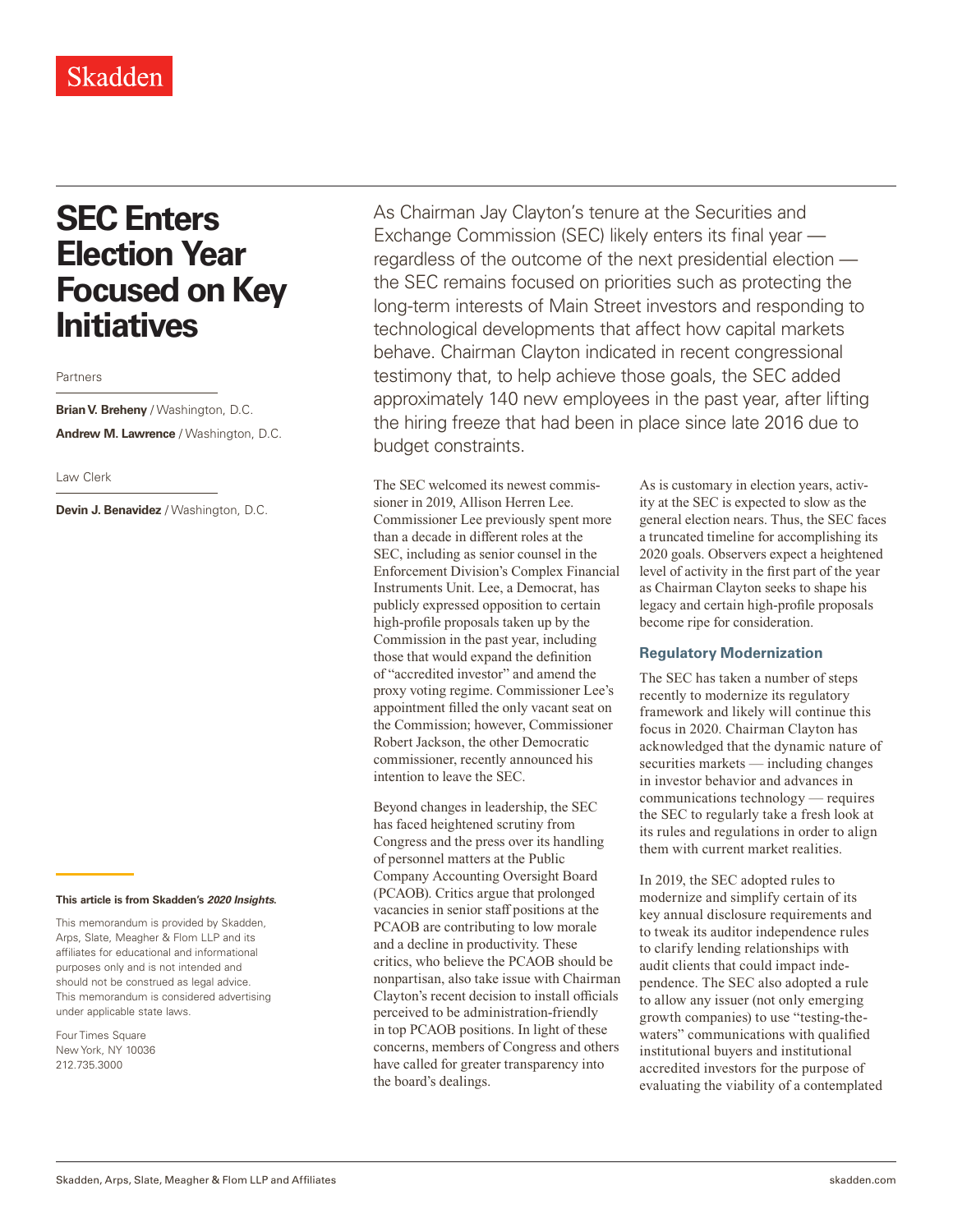registered public offering before the filing of a registration statement. Further, the SEC adopted Regulation Best Interest to prohibit broker-dealers from putting their own financial interests first when recommending an investment strategy or securities transaction.

**Regulating proxy advisers.** In response to concerns raised about the lack of oversight of proxy advisory firms, the SEC issued an interpretation in August 2019 clarifying that it believes the meaning of "solicit" in the U.S. proxy rules covers the activities of entities that make proxy voting recommendations to institutional investors. As a result of this interpretation, the SEC publicly weighed in on the debate as to whether proxy advisory firms are subject to liability under the U.S. proxy rules. The leading proxy advisory firm, Institutional Shareholder Services (ISS), challenged this interpretation in a lawsuit alleging that the SEC exceeded its statutory authority and failed to satisfy notice-and-comment procedures required by the Administrative Procedure Act. The case is pending before Judge Amit Mehta in the U.S. District Court for the District of Columbia.

Meanwhile, the SEC proposed changes to its rules in November 2019 that would, among other things, codify its solicitation interpretation into the proxy rules, require proxy advisory firms to provide specific disclosures of material conflicts of interest when rendering proxy voting advice, and give companies the opportunity to review recommendations and provide feedback to advisory firms before the firms disseminate the advice. Despite the fact that these proposals, which have been under consideration for decades, set off a fierce public debate, the SEC likely will attempt to finalize the rules before the end of 2020.

**Shareholder proposal process.** The SEC also recommended changes to its shareholder proposal rules in November 2019 that it is likely to adopt before Chairman Clayton departs. These proposals, like

those regulating proxy advisers, were under consideration for some time, and although the changes were fairly limited in scope, they were met with pushback from certain institutional investors and investor advocates, such as the AFL-CIO and the Council of Institutional Investors. Specifically, the proposed changes would, among others things, replace the current ownership requirements to make a shareholder proposal with a tiered approach that combines the number of shares owned and the length of ownership, raise the levels of support that a proposal must receive to be resubmitted at future shareholder meetings and add a new provision that would allow companies to exclude resubmitted proposals that have experienced declining shareholder support.

### **Participation in private capital markets.**

In December 2019, the SEC proposed amendments to its definition of "accredited investor," *i.e.*, a subset of investors who meet certain criteria, such as net worth or annual income thresholds, and may participate in private securities transactions. The proposals would, among other changes, add new categories of natural persons who may qualify as accredited investors based on certain professional certifications or designations or other credentials, as well as allow family offices and family clients to more easily satisfy the definition. If adopted, the proposals would likely increase the number of investors that are eligible to participate in certain private capital transactions, creating more flexibility for private companies looking to raise capital. It remains to be seen, however, whether the SEC will attempt to adopt these changes in 2020.

# **Enforcement Priorities**

Despite being limited by a monthlong government shutdown that halted most enforcement activity, the SEC's Enforcement Division brought 862 actions in Fiscal Year (FY) 2019, a 7% increase over FY 2018 totals. The Division's

priorities for 2020 — continuing its focus on accelerating the pace of investigations, encouraging self-reporting of violations and promoting transparency around how cooperation credit is assessed — seem likely to encourage a similar or even higher number of actions in the year ahead.

An area that will likely continue to drive growth in the number of enforcement actions is the Share Class Selection Disclosure Initiative. The initiative incentivizes investment advisers to self-report any failure to disclose conflicts of interest associated with their selection of fee-paying mutual fund share classes over lower-cost alternatives. In FY 2019, 95 investment advisory firms that chose to self-report in exchange for favorable settlement terms returned more than \$135 million to clients.

The Enforcement Division will seek to continue to accelerate the pace of its investigations in 2020 by encouraging greater cooperation. In FY 2019, the average investigation lasted approximately 24 months before the filing of an enforcement action. The Division maintains that it is striving to reduce that number and points to the 17-month timeline achieved in its investigation of PPG Industries, Inc. as an example of how extensive cooperation can shorten an investigation. To that end, the Division is considering ways to provide greater transparency into how it weighs cooperation credit so that more companies are willing to follow PPG's lead.

The Enforcement Division also is likely to carry its recent focus on accounting and disclosure cases into 2020. In FY 2019, the SEC brought actions against public companies for violations involving deficient disclosure controls, misleading risk factor disclosures, misleading presentation of non-GAAP metrics and false disclosures regarding executive compensation. Notably, the SEC brought a case against Nissan Motor Co., Ltd.